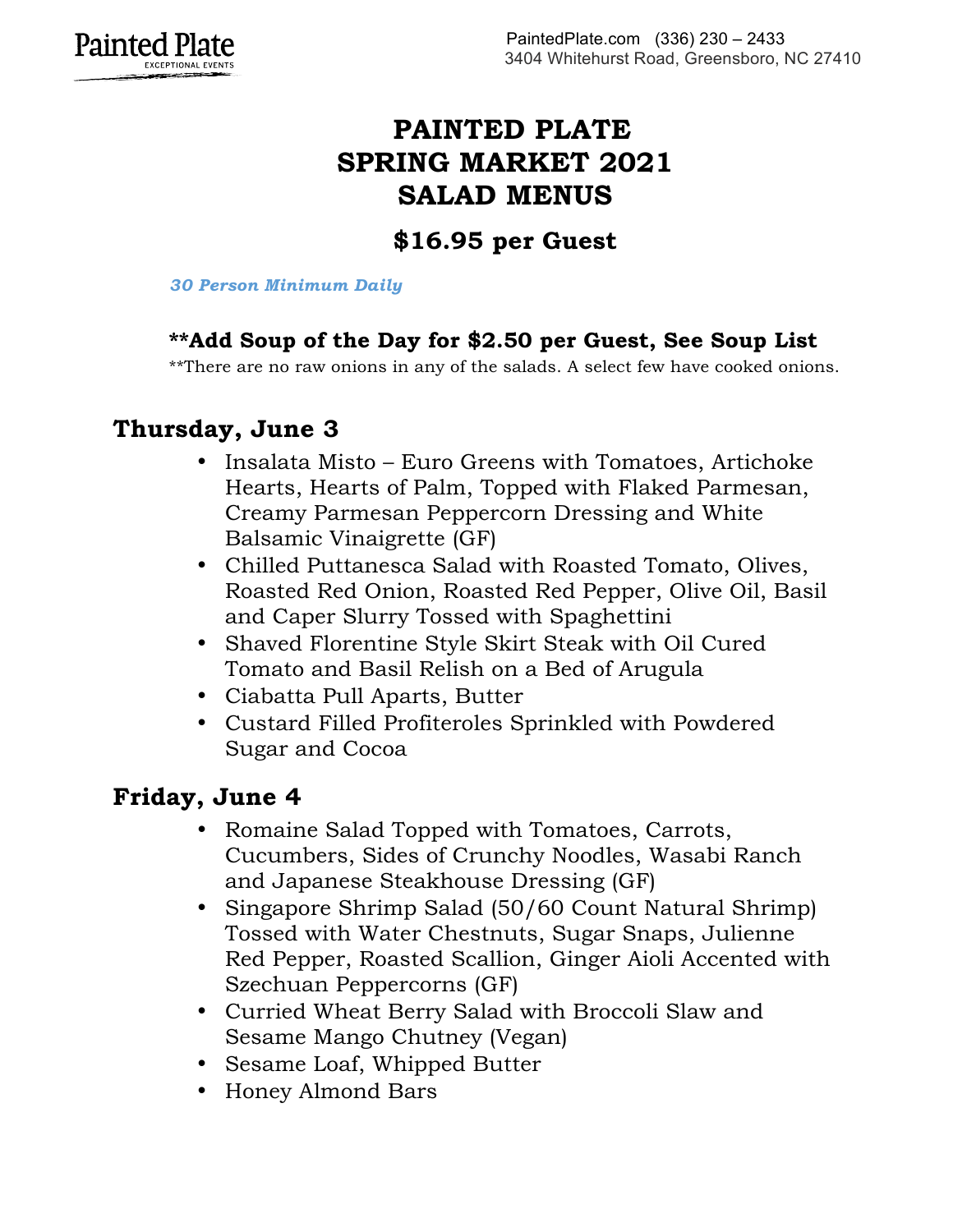

# **Saturday, June 5**

- Spinach Salad with Pear, Celery Root, Roasted Walnuts and Creamy Mustard Dressing
- Poached Free Range Chicken Breast Salad with Celery, Lemon, Hellman's Light Olive Oil Mayo (GF)
- Southern Style Deviled Egg Potato Salad
- Shredded Carrots with White Raisins, Dried Apples, Apple Butter Vinaigrette
- Crescent Rolls, Butter
- Peanut Butter and Jelly Bars (Oatmeal Based) (GF)

## **Sunday, June 6**

- Greek Salad with Romaine, Cucumber, Grape Tomatoes, Feta, Pepperoncini, Garnished with Olives and Stuffed Grape Leaves, Grecian Spiced Vinaigrette
- Roasted Turkey Breast with Roasted Artichoke Hearts, Peppadew Peppers and Tossed with Blood Orange Parsley Vinaigrette
- Israeli Cous Cous, Parsley, Mint, Lemon, Sun Dried Tomatoes and Greek Yogurt Dressing
- Roasted Zucchini, Fried Capers, Lemon and Olive Oil
- Local Whole Grain Pita, Butter
- Lemon Honey Pound Cake Bars